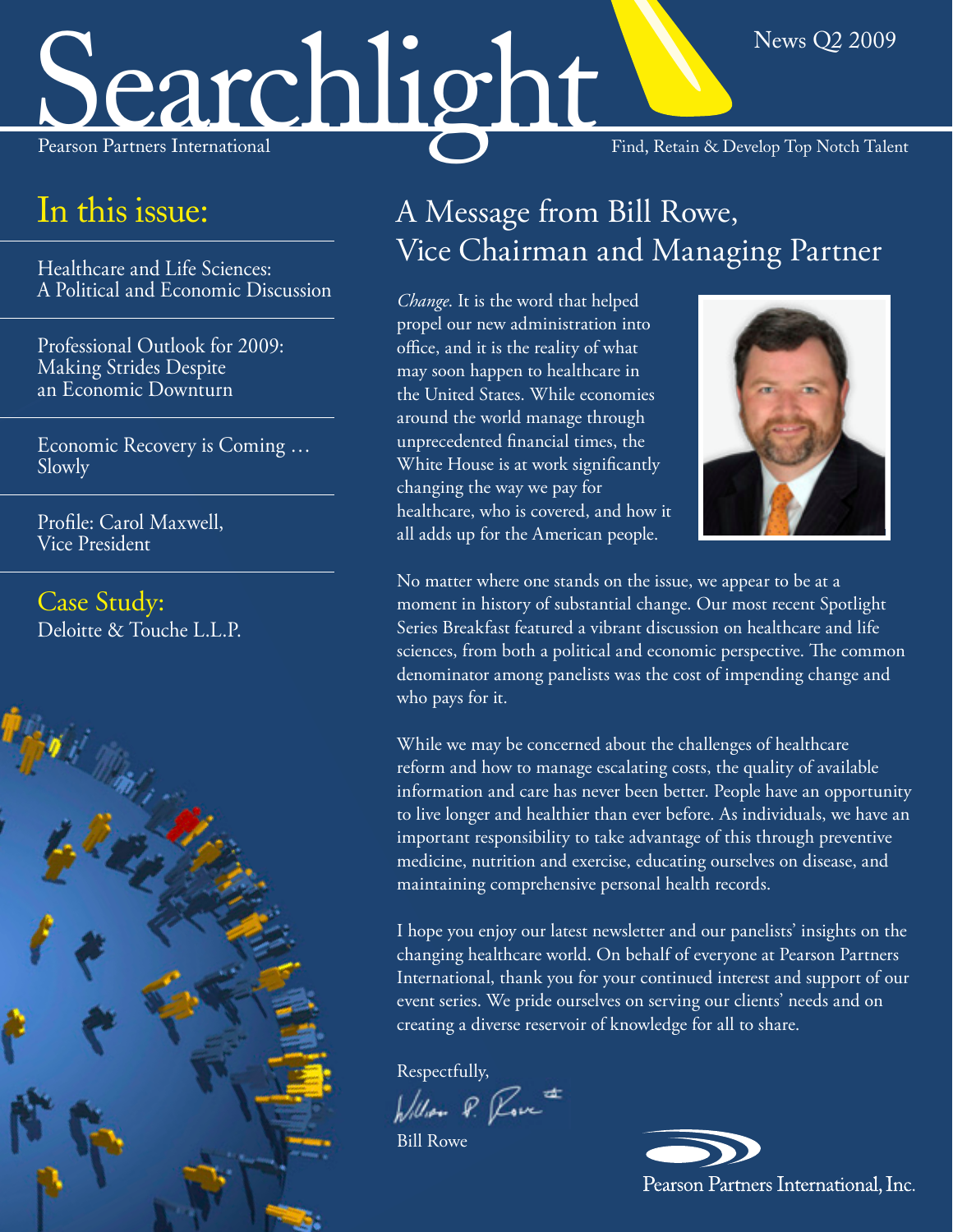# <span id="page-1-0"></span>Searchlight  $N_{\text{new 22009}}$



From L to R: Dennis Cryer, John Frenzel, Dan Waldmann, Hubert Zajicek, Darren Rodgers

# Healthcare and Life Sciences: A Political and Economic Discussion

The second-quarter 2009 Breakfast Spotlight Series event, held May 19, 2009, featured the following esteemed panel members:

- ❏ Dennis R. Cryer, M.D., F.A.H.A., Chief Medical Officer, Cryer **Health**
- ❏ John Frenzel, Chief Financial Officer, Conifer Health Solutions
- ❏ J. Darren Rodgers, President, Blue Cross and Blue Shield of Texas
- ❏ Daniel R. Waldmann, Vice President Government Relations, Tenet Healthcare Corporation
- ❏ Hubert Zajicek, M.D., M.B.A., Director, NTEC

This quarter's presentation and panel discussion focused primarily on the opportunities for cost-reduction and performance improvement in healthcare, and the collaborative effort required of the various healthcare stakeholders to bring about that change.

#### Where does the money go?

Based on 2006 data from the Centers for Medicare and Medicaid Services, 31 percent of the American healthcare dollar goes to hospital care, while 21 percent goes to physician and clinical components. Another 10 percent pays for prescription drugs, 8 percent for home health and nursing home care, 7 percent for administrative expenses, and 23 percent for other costs, such as medical technologies. Because so many entities have a hand in the various components of healthcare provision, reducing costs in health care requires a great deal of collaboration in Washington and across business sectors nationally.

Change has begun in healthcare, including a shift from payper-service insurance reimbursement to an outcome-based reimbursement program that rewards providers for superior clinical and economic performance. At the same time, more health systems and care providers are investing in healthcare information technology and electronic medical records as a way to improve outcomes and reduce costs.

But these technologies aren't cheap, particularly for individual providers and small practices. The Obama administration has proposed a multibillion-dollar government investment in electronic medical records and other technologies to streamline national healthcare delivery, improve the overall quality of care and reduce costs.

By electronically aggregating clinical outcome data across multiple providers, health systems would be able to track outcomes locally and nationally, and encourage physicians to make more economical clinical and product choices without negatively affecting the quality of patient care. At the same time, pharmaceutical companies may be able to use nationally compiled clinical outcome data to develop new drugs, while insurance companies can use the data to develop preventive care approaches for individuals identified as at-risk for specific health problems.

Another cause of healthcare cost inflation is litigation. Tort reform that limits liability for medical malpractice has helped to reduce

physician malpractice suits in some areas, but lawsuits are now proliferating in other sectors, such as hospitals, health plans and pharmaceutical companies, keeping costs high.

There are also many opportunities to reduce costs on the administrative side of healthcare. From coding and billing to privacy requirements, healthcare administration is growing ever more complex. The cost of keeping up with regulations is increasingly onerous, particularly for independent physicians.

#### The future is taking shape now

Things should get even more interesting as various government healthcare reform proposals take shape in Washington. No one is sure what the impact of a new health insurance system may have on traditional employer-sponsored health plans, which currently covers about 160 million people and about 85 to 88 percent of healthcare costs in this country.

While some employers worry about losing the ability to set their own benefit levels, others are hoping for a set price for insurance to cover their employees, many of whom are satisfied with their health insurance and fear losing those valuable benefits under a new system.

With the current and impending changes in the healthcare system and developments in Washington, it has become increasingly important for businesses, pharma, biotech, device companies, medical associations, patient advocacy organizations and federal agencies to work together, with patients' best interests at heart.

#### Search Spotlight

We're pleased to announce a few of our recent placements:

- Chief Administrative Officer, Dallas County Commissioners Court
- General Counsel, Multi-unit, multi-concept franchise company
- Research Director, Methods, Evidence & Coverage, National Pharmaceutical Council
- Vice President, Clinical & Scientific Affairs, National Pharmaceutical Council
- VP of Engineering, Zebra Technologies
- VP Quality Assurance, large multi-unit franchise company
- VP Investor Relations, ENSCO International
- VP Sales and Marketing, Zoria Farms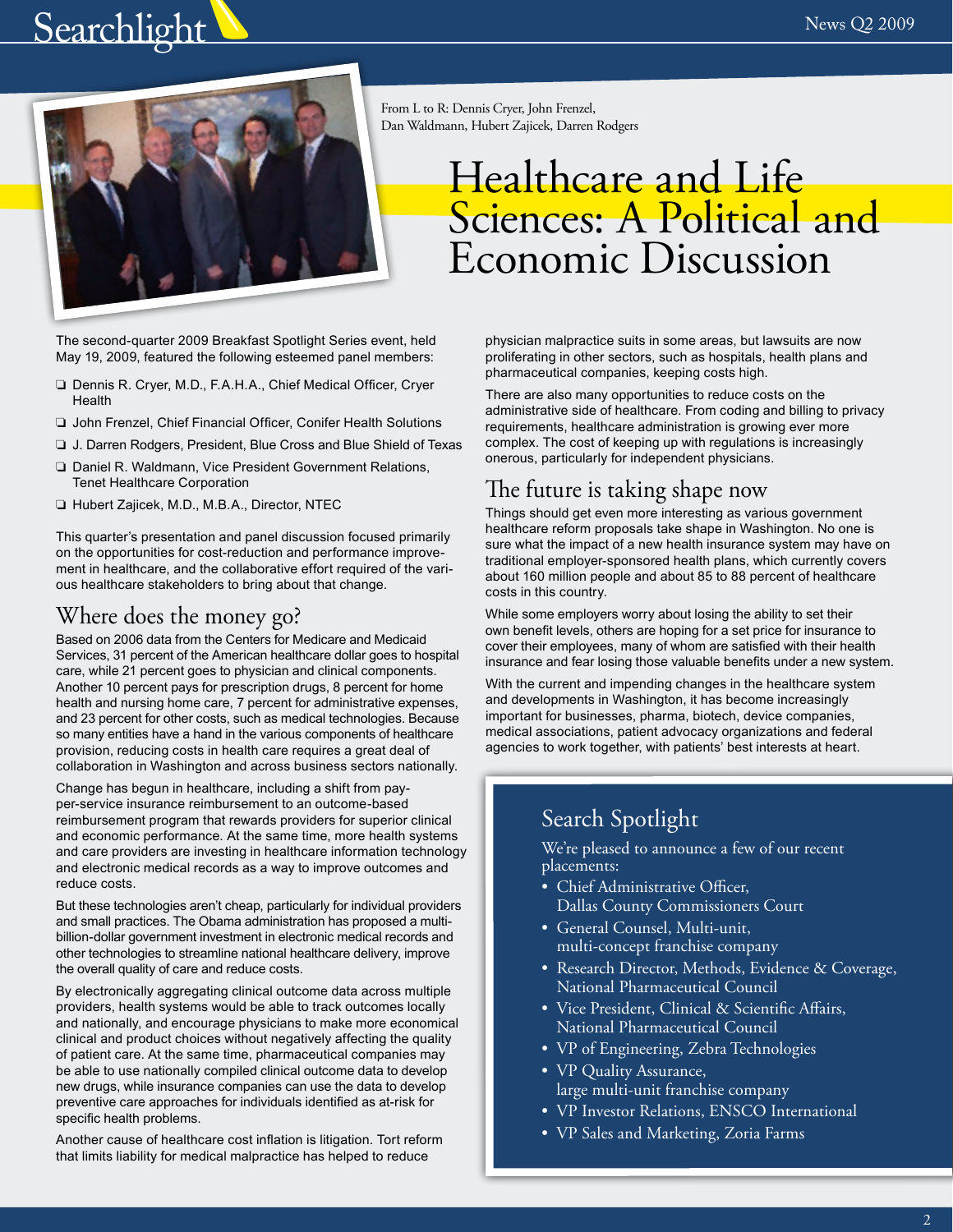# <span id="page-2-0"></span>Searchlight  $\sum_{\text{News } Q2\ 2009}$



# Professional Outlook for 2009: Making Strides Despite an Economic Downturn

#### By Deborah Coogan Seltzer, Vice President

At this juncture, it is unlikely anyone needs a re-cap of the overall challenges facing our economy and financial system, all of which are visiting unprecedented pressures on industry leaders. And these global issues are piled on top of those specific to healthcare with which we are already grappling.

With a new Administration in Washington, DC, can we doubt more changes are on the way?

This brings to mind a quote from 19th Century American politician John James Ingalls, "Opportunities are usually disguised as hard work, so most people don't recognize them."

Today, there has never been a greater need for talented individuals who can bring energy, dedication, tenacity and open-mindedness to organizations trying to effectively navigate these turbulent waters. There are opportunities for those who can help solve the challenges that face healthcare – particularly pharmaceutical/life sciences companies – even before the more recent economic meltdown.

your pre-conceived notions as to what constitutes a "good" career move.

Now more than ever, guiding your career will require you to be proactive and to take care not to stumble over

- ❏ Small and mid-sized companies have potentially greater growth prospects and can often offer more broadly-gauged roles that will add breadth and depth to your experience. ❏ Early-stage firms clearly bring their own risks, but one positive by-
- product of the current financial crisis is that private equity firms are holding onto their portfolio companies for a longer time horizon – and given that, they are more likely to recruit talent who can build and sustain the business. Indeed, Jay Kizer, Global Markets Managing Director, Life Sciences for international retained search firm KornFerry, related that the biotech sector has held up particularly well since private equity firms have resources and are investing them in building the management teams of their holdings. None of us has a crystal ball that

can determine with any degree of certainty what the near future holds. Time for another cliché: the only constant, the only guarantee, is change. It also is a relative certainty that smooth sailing is not in the forecast for the foreseeable future. So, don't bury your head in the sand, even if you feel you are in a "safe" position. Sometimes there is as much danger in sitting still as there is in leaping capriciously. Be proactive and diligent as you evaluate current and future career opportunities. Carefully assess the risks as well as the

rewards in any opportunity. And take every chance you get to learn something, to develop and hone your skills, to be a part of fixing things or determining the way ahead. These chances may come via internal training and development programs, through external education, consulting or even volunteering.

Think broadly. Be honest with yourself about your abilities and what's important to you. Take a risk, but one that is calculated. Embrace your current organization and dedicate yourself to its success if that's the best option. Those who are flexible, open and guardedly optimistic are most likely to survive – and even thrive in – these difficult times.

*Reprinted with Permission from the © 2009 Healthcare Businesswomen's Association* 

### Save the Date - Q3 2009 Spotlight Breakfast Series

Mark your calendars now for our next Breakfast Spotlight Series scheduled for September 1, 2009. Details and invitations will be extended in August.

Being a part of the solution,

demonstrating the ability to see the horizon, to think "outside the box," to anticipate changes, to act nimbly – yes, these are clichéd traits that are increasingly in demand. They are attributes sorely in need of application to the challenges facing our industry: roadblocks to innovation and growth; increased regulatory/governmental scrutiny and involvement; negative public perception; pricing and reimbursement issues; demonstrating comparative effectiveness; the need to re-think the sales model in pharma, etc.

The search industry has seen a slowdown in all sectors, including healthcare. However, John T. Mitchell who heads the Life Sciences Practice for North and South America at SpencerStuart, one of the leading retained executive search firms in the world, believes there will be a continued appetite for professionals in the functional areas most closely related to the above-listed challenges – e.g., Regulatory, Business Development, Research, Clinical Development, Scientific Affairs, Pharmacovigilence, Health Technology Assessment -- as well as those who can think and operate strategically on the commercial side of the business. If you are well-positioned in one of these areas, now is not the time to become complacent. Continue to develop your skills, challenge your own perceptions and mental models and demonstrate an ongoing capability to contribute to the business, to the solutions.

Sometimes a lateral move – internally or externally – is exactly what you should do, especially if it will broaden your experience or increase your potential scope of influence due to the size or structure of the organization or functional area.

❏ "Big pharma" may be downsizing facing difficult times, but there will be opportunities, particularly in the areas just mentioned.

3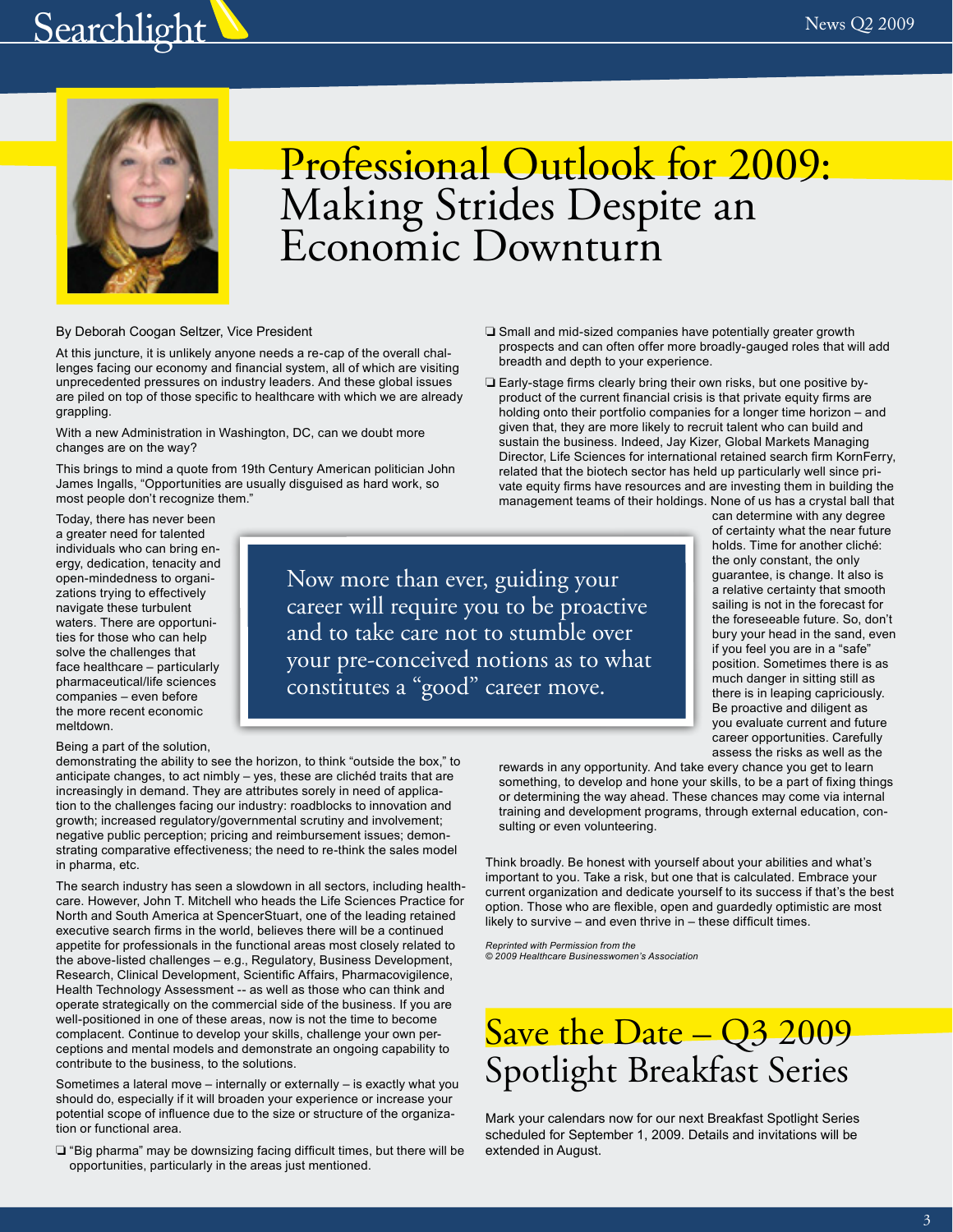<span id="page-3-0"></span>

# Economic Recovery is Coming … Slowly

A Q&A with Robert A. Estrada, Chairman, Estrada Hinojosa & Company

Mr. Estrada, an attorney at law, is Chairman of the Board of Estrada Hinojosa & Company, Inc., a Dallas-based investment banking firm he co-founded in 1992. A Pearson Partners Advisory Board member since 2007, Mr. Estrada also currently serves on the Board of Directors of the Federal Reserve Bank of Dallas and on the board of the Dallas Regional Chamber of Commerce, as well as numerous community and arts organizations. Mr. Estrada is a former member and Chairman of the Board of Directors of the Municipal Securities Rulemaking Board (MSRB), a self-regulatory organization which sets standards for the municipal securities industry. He is also past chairman of the Board of Trustees of the Municipal Advisory Council of Texas (the "MAC"). In 1989 and again in 2005, Hispanic Business magazine named Mr. Estrada among the 100 most influential Hispanics in America.

**Robert A. Estrada:** *Let me start by saying that despite my being a member of the Federal Reserve Bank of Dallas Board of Directors, none of my comments are meant to reflect the positions of the Federal Reserve Bank of Dallas or the Federal Reserve Board, and are strictly my own opinions based on publicly available information and market data. Furthermore, readers should not construe my comments as being investment advice or guidance from my own company, Estrada Hinojosa & Company.* 

#### When do you anticipate that the current global economic situation will begin to turn – or has the turnaround already begun?

While there are going to be different opinions on what constitutes a turnaround, most global economic observers agree that we have seen the worst of this recessionary period and that there are clear signs that the downward trend is starting to turn around. When any given economic factor gets better than in the last week or last month, it may be recovering – but keep in mind, it may still be a negative number. It's hard to characterize that as being out of the woods, but it is a positive sign. During the fourth quarter of 2009 or first part of 2010, I think we will start seeing more positive numbers and gradually an economic recovery taking off.

### Announcements, News and Events

❏ We are proud to announce the addition of Carol Maxwell as Vice President in our Dallas office. She brings an insider's view to building leadership teams in the health care services industry. Prior to joining Pearson Partners International, Carol spent seven years running talent management for Tenet Healthcare, which included executive recruiting, talent management and other hightouch services. Carol and her team conducted over 400 executive searches including CEO, COO, CFO and CNO roles for Tenet's academic and community hospitals of all sizes. As she returns to the executive search business where she started her career, Carol will build the health care services practice for our firm.



#### How different will banking and investing be after the economic recovery?

We will see much more involvement of regulatory authorities in how business is conducted. That's not all bad, but it will raise the cost of doing business, and some of that may be passed on to consumers, who may pay higher rates for mortgages and other loans. From the business and high finance side, we have already seen dramatic changes on Wall Street in what were private investment banks that are now reinvented as highly regulated commercial banks. We've had firms merge and prominent firms go out of business. It will be a new landscape that will create opportunities for regional companies that were not top-tier in the past.

#### What do you think the banking industry could do to prevent a repeat of the situation we've witnessed in the last few months?

We need more accountability. The regulatory reforms we're seeing proposed in Congress are going to create accountability and transparency at different levels that was not there before. That will be a positive thing for investors, as they can make a more intelligent decision on where to invest their money. There will be a better understanding of where the money is coming from and where it's going.

#### What do you think are some of the most important lessons that Americans should take away from the current economic crisis?

No. 1, always have a little money set aside for a rainy day. That's old-fashioned investment advice your parents and grandparents told you. In the last two or three generations of Americans, we've seen record-low savings levels and record-high credit card receivables. It took something like this to bring back the old-fashioned virtue of putting money away in case you're laid off and it takes six months to find a new job.

The other big lesson is, no matter how many smart people you find to take care of your investments, it doesn't replace your obligation to stay involved and personally monitor your own investments and wealth. We're all learning good lessons at the expense of people who have lost their fortunes.

#### As individuals and business leaders, what do we need to keep in mind now?

Patience is going to be hard to come by, but it's a very important requisite for the recovery period. None of the reforms are going to change the way we live overnight. Americans will have to be patient and give things a chance and time to take hold. And for all the problems and challenges we've faced in America over the last two years, we're still so much better off than most of the rest of the world. It's important to be thankful that we are going through this difficult recovery in a country that's capable of dealing with it and getting the ship right again and sailing smoothly.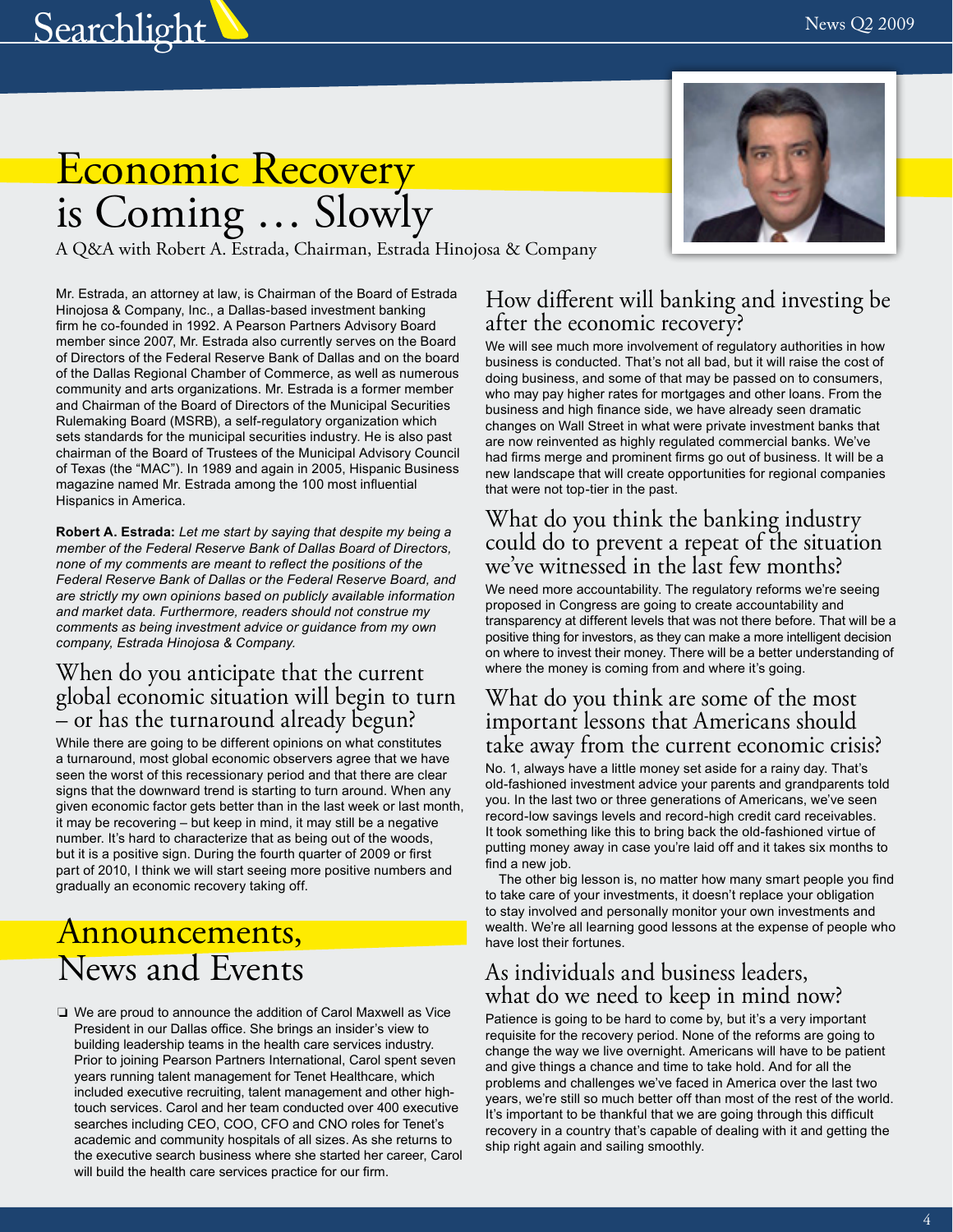# <span id="page-4-0"></span>Searchlight W News Q2 2009



### Pearson Partners' Profile: Carol Maxwell, Vice President

#### What was your first job?

Starting at 14, I was the "make ready girl" in my father's Oldsmobile/Cadillac dealership in the summers, between eighth grade and

my sophomore year in high school.

My first job out of college was in the research department of Ray & Berndtson, a mid-sized executive search firm, where I met Renee Arrington, and then later Bill Rowe and Deb Seltzer.

#### How and when did you get started in the executive search business?

I fell into a role in the research department just out of college. It was varied enough to hold my interest, and I stayed in that department for more than three years. I was with Ray & Berndtson for 10-and-a-half years, and worked in the Fort Worth, New York, Dallas and Chicago offices before I was recruited to the Chicago office of Korn/Ferry.

#### Why did you feel this was the right field for you?

I believe in connections, between people and between company strategies. I am inquisitive about people, companies and governments, and I like to take what I discover about people and organizations, add it in with goals, and make a connection.

I enjoy deepening relationships, and I am a self starter and a takeaction type of person. I get impatient with generalities. I like to find out what makes each person, company or strategy unique. And I am focused – kind of like a border collie. If I don't have a goal or strategy, I'm sort of lost. I certainly don't function at my highest.

#### What are some highlights of your career so far? Tell us about your best days or proudest moments.

What makes me most proud is watching my placements succeed and over-achieve what they were hired to do.

#### Describe your leadership style.

I strive to provide impeccable customer service and have extremely high standards and expectations. I'm a strategic, hands-on leader who operates in a lead-by-example mindset, realizing that if I don't hold myself accountable, others will not be compelled to keep the same standard. I'm trusting until proven otherwise, and I expect others to use their own judgment. I try to be inclusive and mentoring, and not micromanage. I think I read people well and try to adapt my leadership style to that which is most effective for each person.

I want to understand how all the pieces fit together and believe it is important to the organization for all levels to get the big picture. Everyone needs to buy into the strategy and find a way to develop goals to incorporate the organization's strategy into their own. This is most easily done by setting personal learning goals supporting the bigger organization's strategy or goal.

#### What is your philosophy or approach when it comes to client relationships?

I look at both the client organization and candidates as clients – they both deserve attention.

#### How have you seen PPI grow and change over your tenure?

I just joined Pearson Partners International in May 2009, but I have been a "friend of the firm" since it was founded. I have watched it grow in size, in offices and volume, and in type of business.

#### How has today's challenging job market affected PPI's business? How has the company adapted?

Organizations are nervous and are more reluctant to spend money on both search firms and on hiring new executives, as there is a possibility they might tighten their belts more. Candidates are more reluctant to move because they're seeing the job market tighten up.

In some ways, it is good for us, because we are willing to be flexible in pricing. In times like these, clients want to see the firms they partner with be willing to invest in them and the process, and we are willing to have our final fee payable upon success.

#### What do you think is the key to PPI's repeat business with top companies? What do we do better than anyone else?

The keys are listening, being truthful, delivering, focusing on our client's bottom line, and understanding what keeps our clients up at night.

#### What do you like to do outside of the office?

I enjoy spending time with my husband of 17 years, Mike, and Gabby Maxwell, our border collie. Being a relationship person, I enjoy spending time with friends. I like to read, and I have really gotten into working out. I was taking piano lessons for a while, but life got too busy to keep it up. I enjoy music and the arts, and we have season tickets for the symphony. At home, we watch the History Channel a lot. Since I've been married, I've even learned to enjoy watching football.

#### What motto do you live by?

We took my father-in-law to the BMW Performance Driving School for his 70th birthday, and they taught us to "look where you want the car to go." If you apply that to your life and other goals, it is always true. If you are weaving around cones and focus on the cone, you will drive the car to the cone. But if you focus on the open space between the cones, you can weave between the cones with ease.

#### If you had to make a career change tomorrow, what job would you choose, and why?

I think I'd enjoy doing financial development in a nonprofit, or business development in health care, or economic development for a city. Or, maybe being a Starbucks barista.